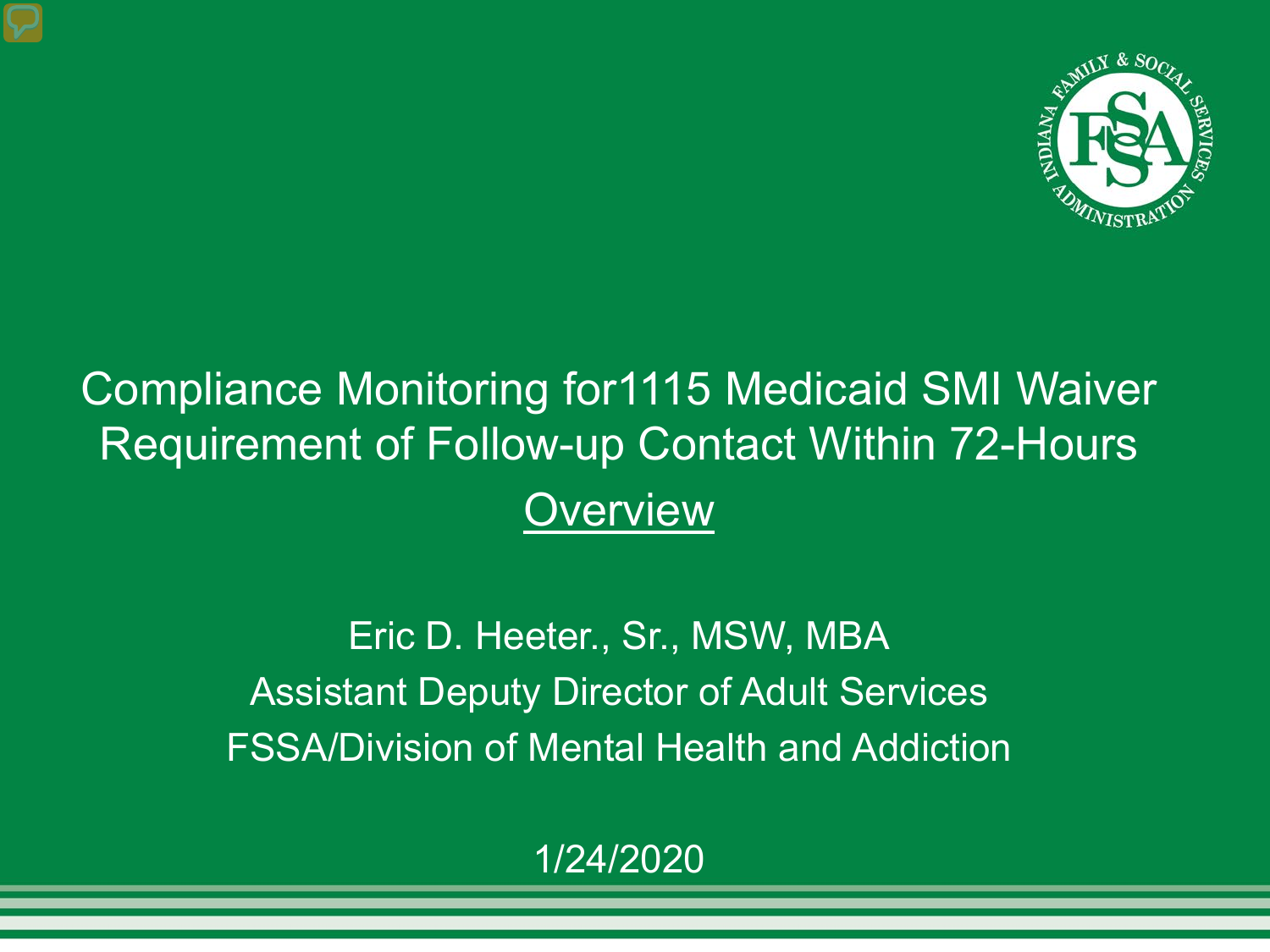### Reference Sources



- State Operations Manual Appendix A Survey Protocol, Regulations and Interpretive Guidelines for Hospitals (Rev. 183, 10-12-18)
- INDIANA HEALTH COVERAGE PROGRAMS BULLETIN BT201967 NOVEMBER 26, 2019
- Specifications Manual for Joint Commission National Quality Measures (v2016B)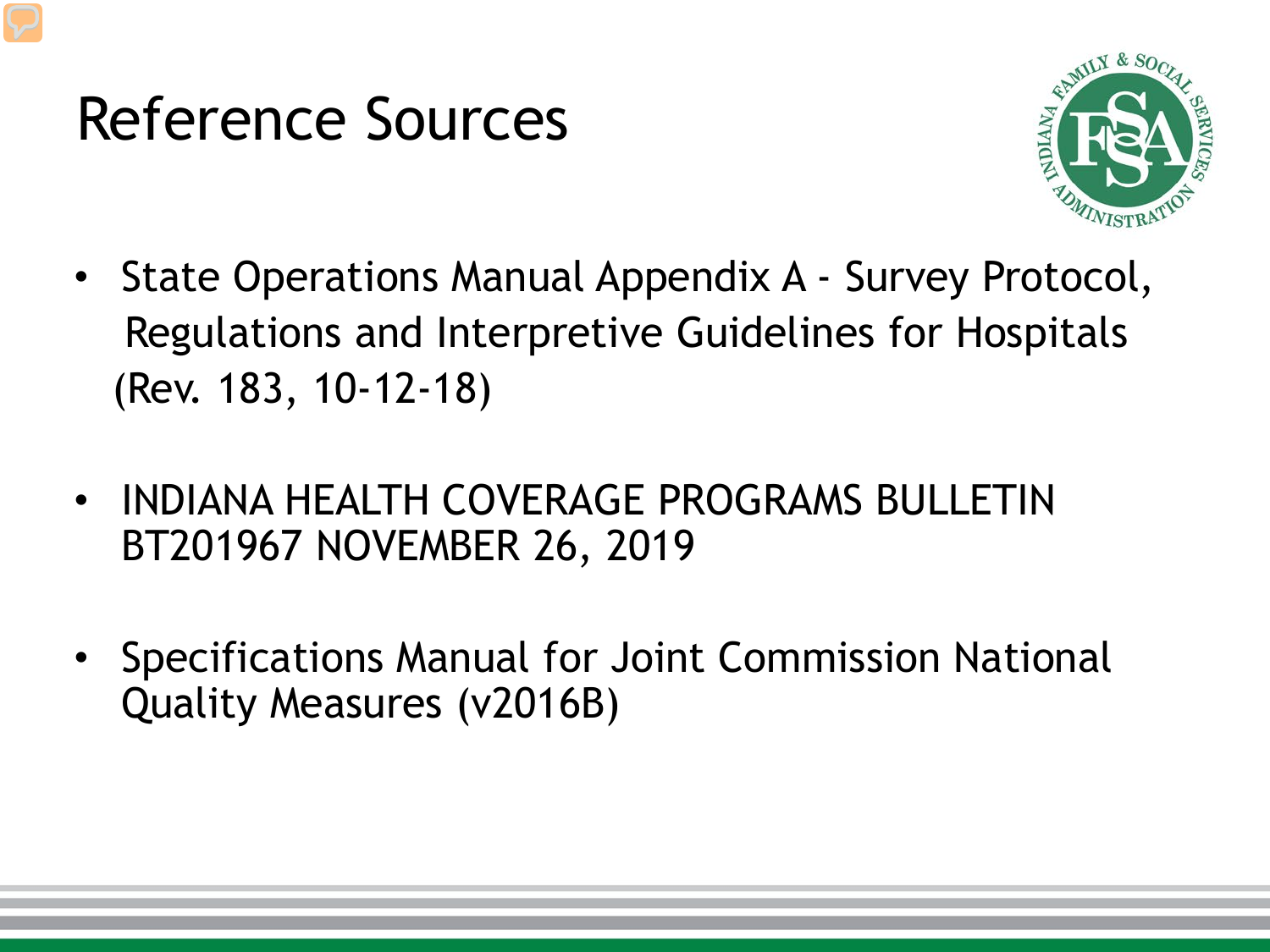# Best Faith Effort of Post-Discharge Follow-up Contact



- Hospitals should make reasonable efforts to get contact information from beneficiary and/or family, support person(s), discharge setting, along with appropriate releases of information/permission in accordance with the facility's policies.
- Hospitals should contact beneficiary/caregivers/community-based providers through the most effective means possible.
- Types of contact methods: email, text messaging, phone call.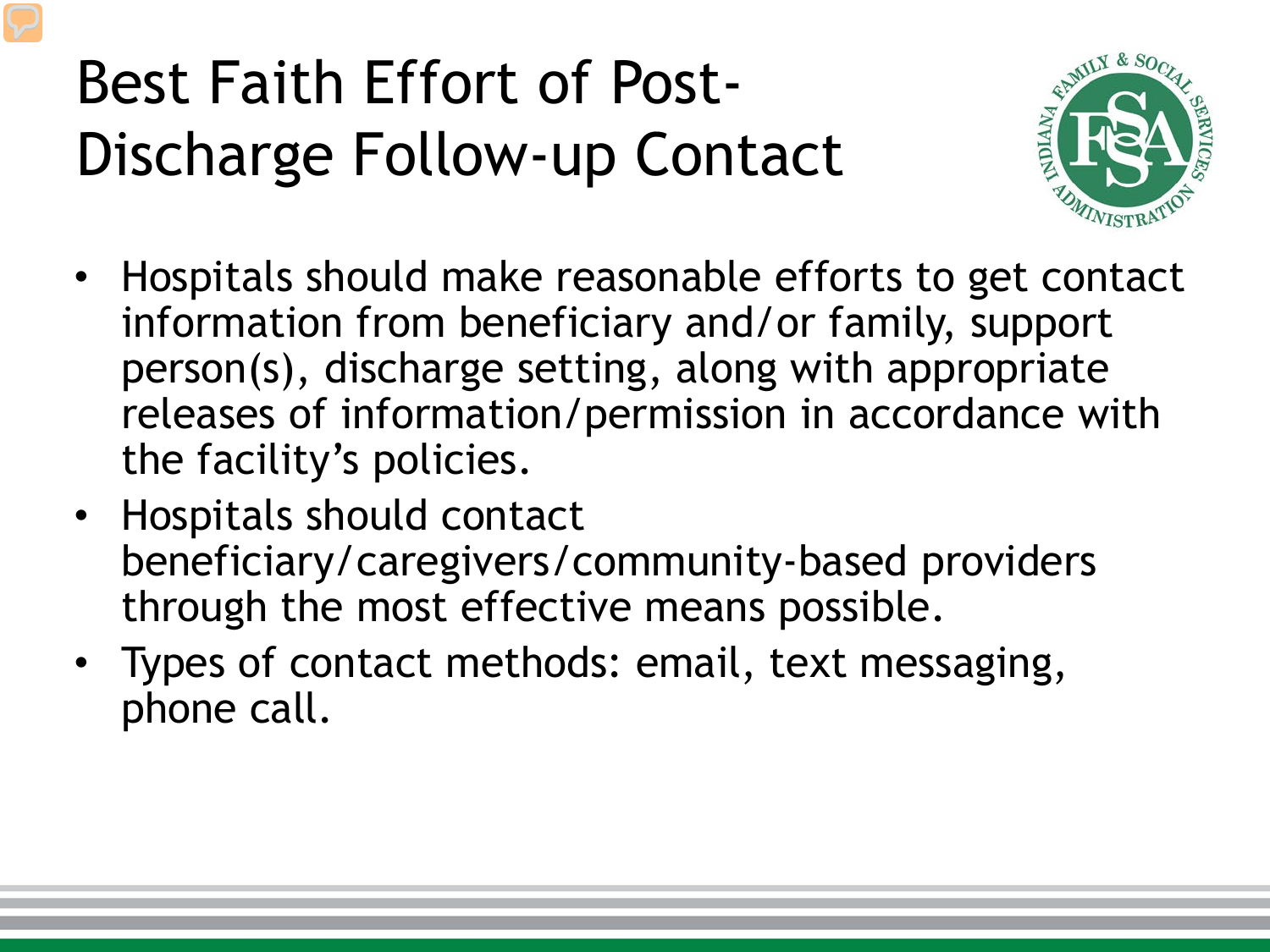# Best Faith Effort of Post-Discharge Follow-up Contact (2)



- Hospitals should attempt to reach beneficiary and staff at community-based providers who are familiar with beneficiary's discharge plan and responsible for care.
- Three (3) attempts will generally be considered reasonable and all attempts, whether successful or not. should be documented.
- For successful attempts, documentation should include content of the discussion and any further questions or follow-up needed.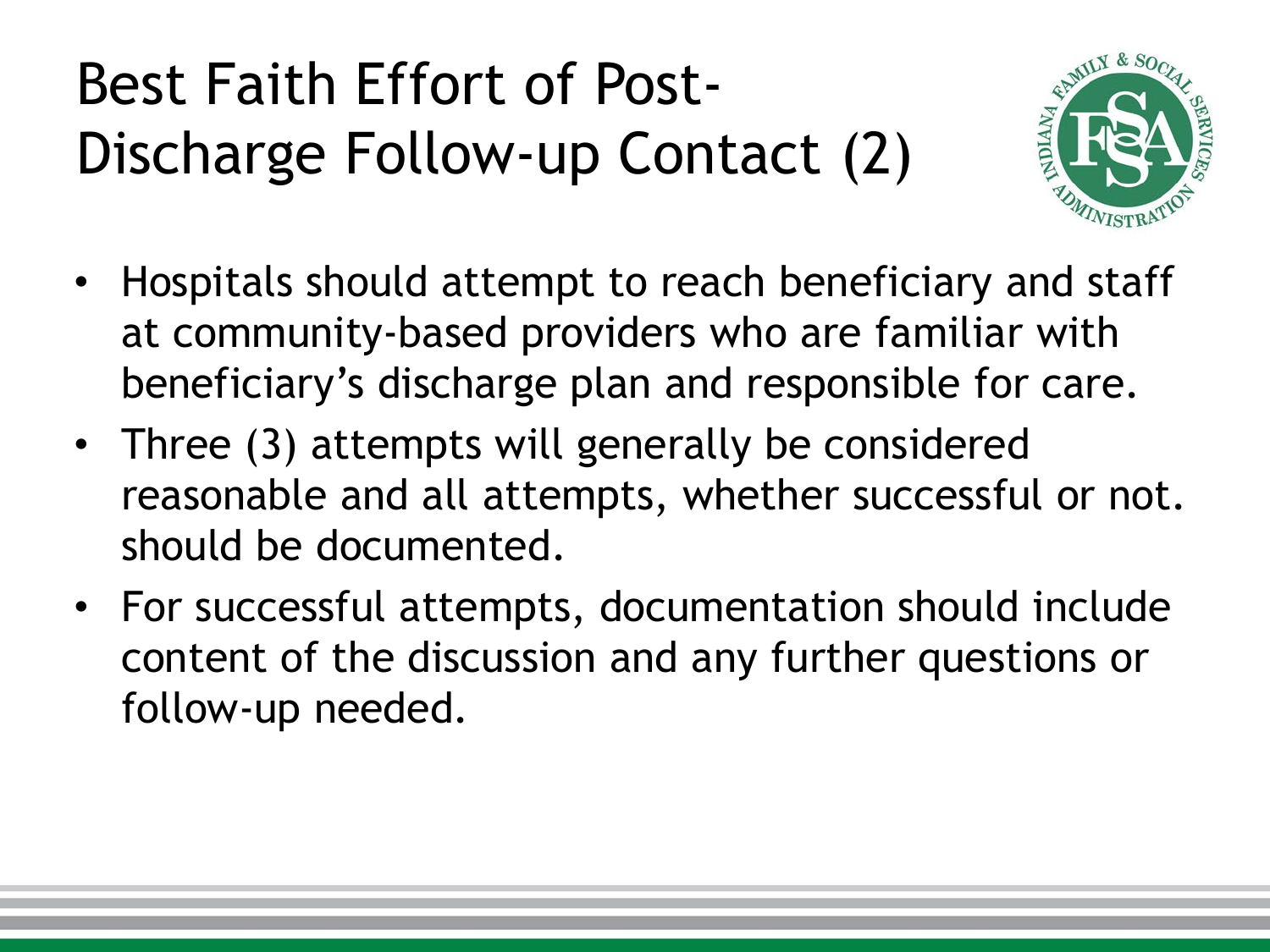# Best Faith Effort of Post-Discharge Follow-up Contact (3)



- Hospital staff placing calls, text messaging, or email should be familiar with the patient's discharge plan and qualified to address typical questions that might be expected.
- They should also be knowledgeable about when to instruct the patient to seek a more immediate evaluation, including where to go for the evaluation.
- The primary intent would be to provide an opportunity for questions and to reduce or eliminate any confusion or concerns regarding post-hospital care.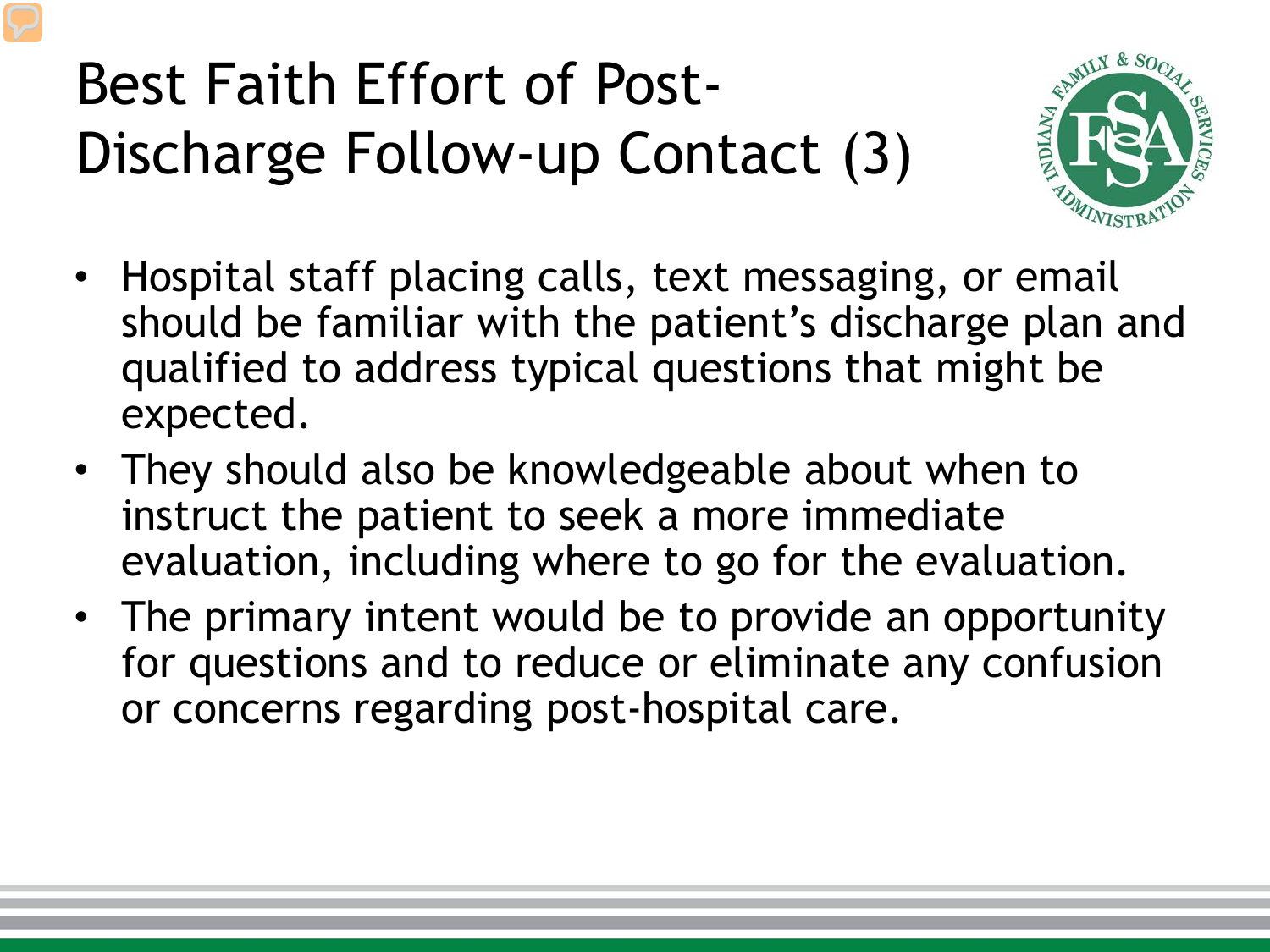## Waiver Requirements Compliance Monitoring



- DMHA Quality Improvement will audit compliance of hospital at unannounced recertification review site visits.
- Quality Improvement staff will ensure that organizations have written protocols in place related to the required post discharge follow-up care.
- Audit focus for this requirement will be to ensure "contact is made by the treatment setting with each discharged beneficiary within 72 hours of discharge and follow-up care is assessed."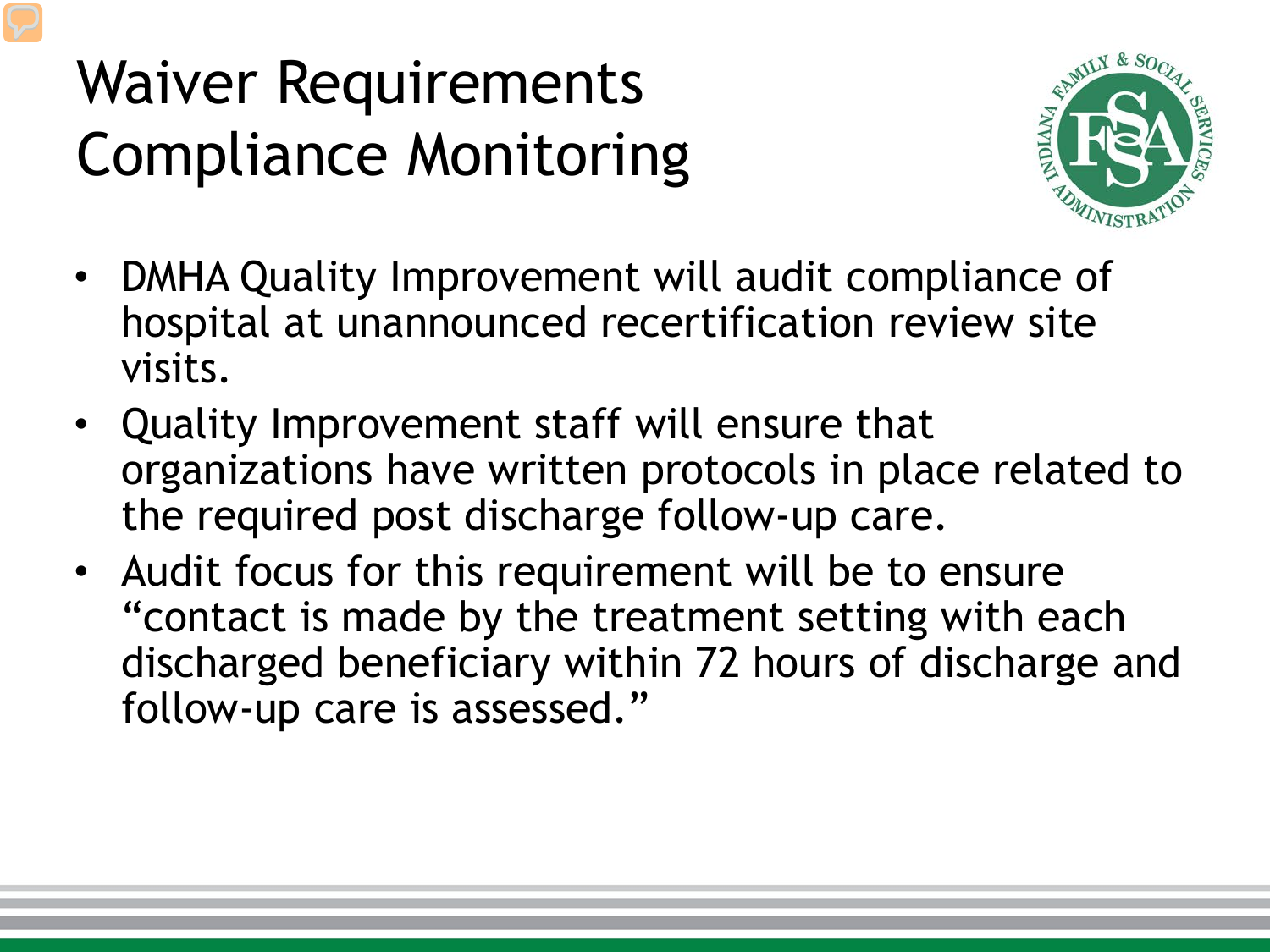#### Documentation Review



- The review will ascertain whether or not there is documentation that post-discharge contact was conducted with the patient within 72 hours of hospital/facility discharge.
- To compute 72 hours, count the day after hospital discharge as day 1.
- Documentation of post-discharge follow-up can occur any time up to 23.59 of day 3.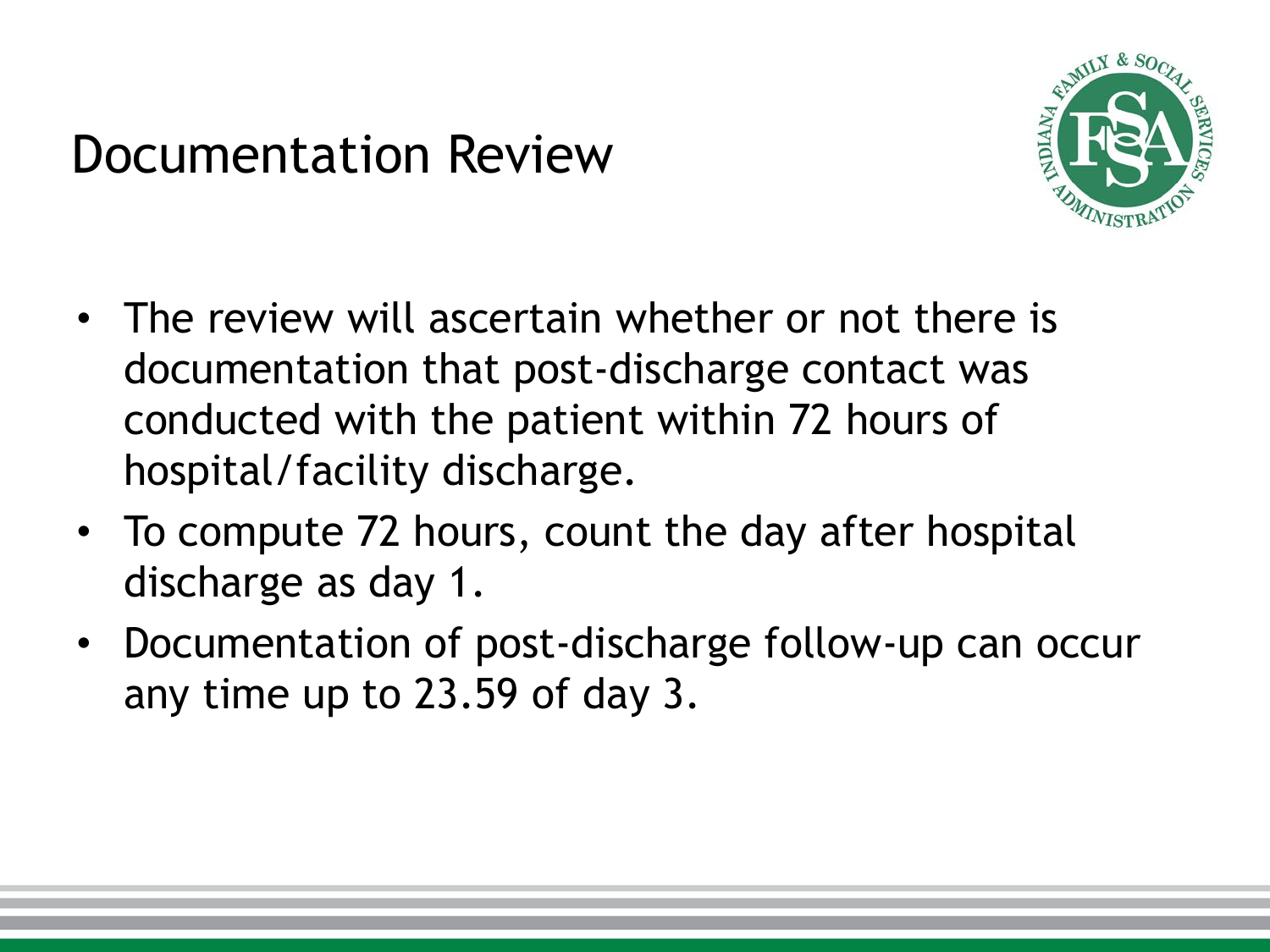## Documentation Review (2)



- If the post-discharge evaluation was conducted beyond the 72 hour timeframe the finding will be that of "out of compliance" with respect to required care coordination and transition to the community.
- Documentation could reflect that there was phone contact made with the patient/caregiver but the post-discharge evaluation could not be conducted because attempts to contact the patient or caregiver were uncessessful.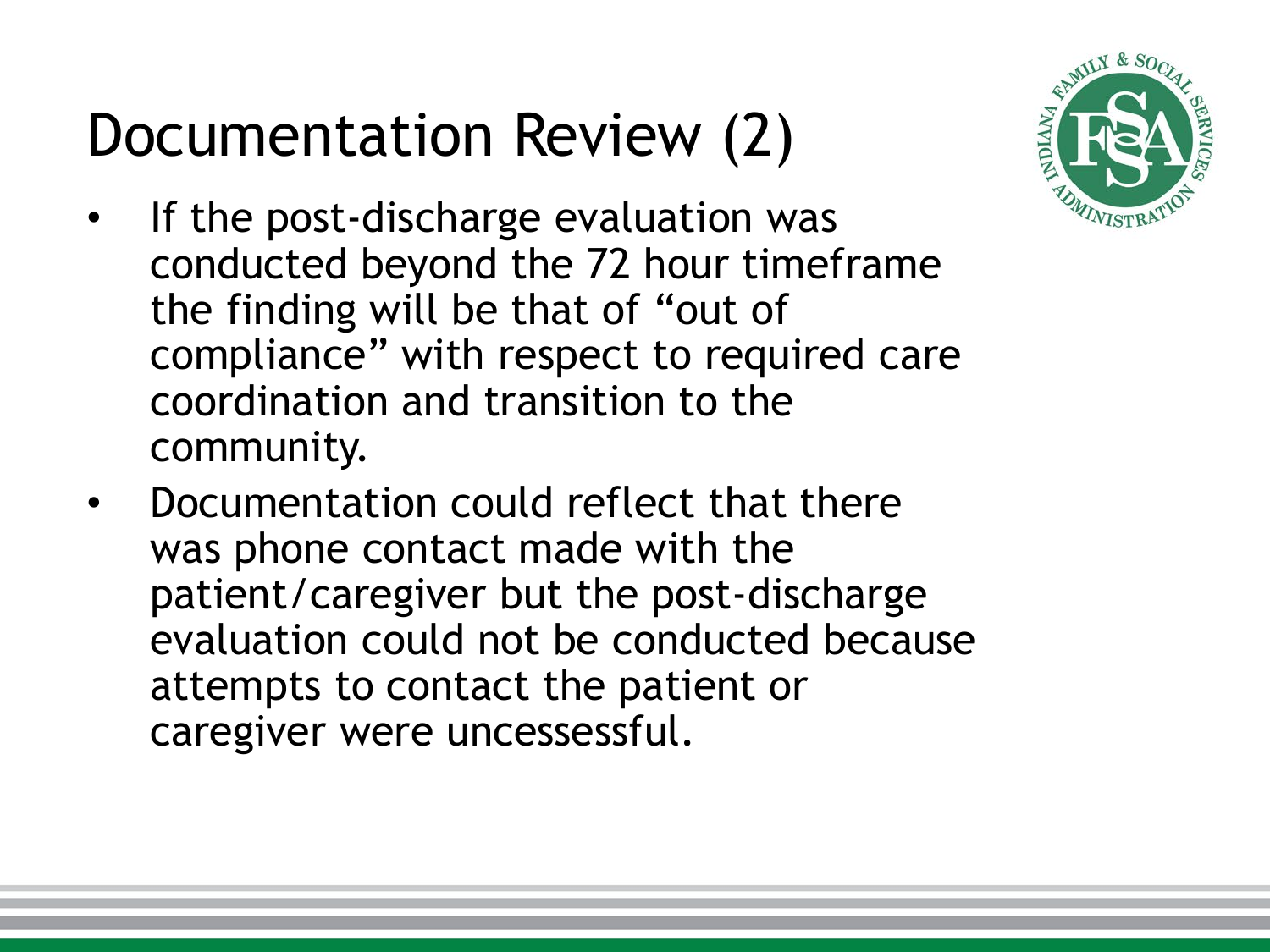Documentation Review (3)



- EXAMPLES OF DOCUMENTATION
- "Home phone provided at discharge is a wrong number, AND no e-mail address or other contact information was provided by patient and/or caregiver at discharge."
- "Calls placed go to voicemail system. Message left for patient and/or caregiver requesting a return phone call, but no returned call received."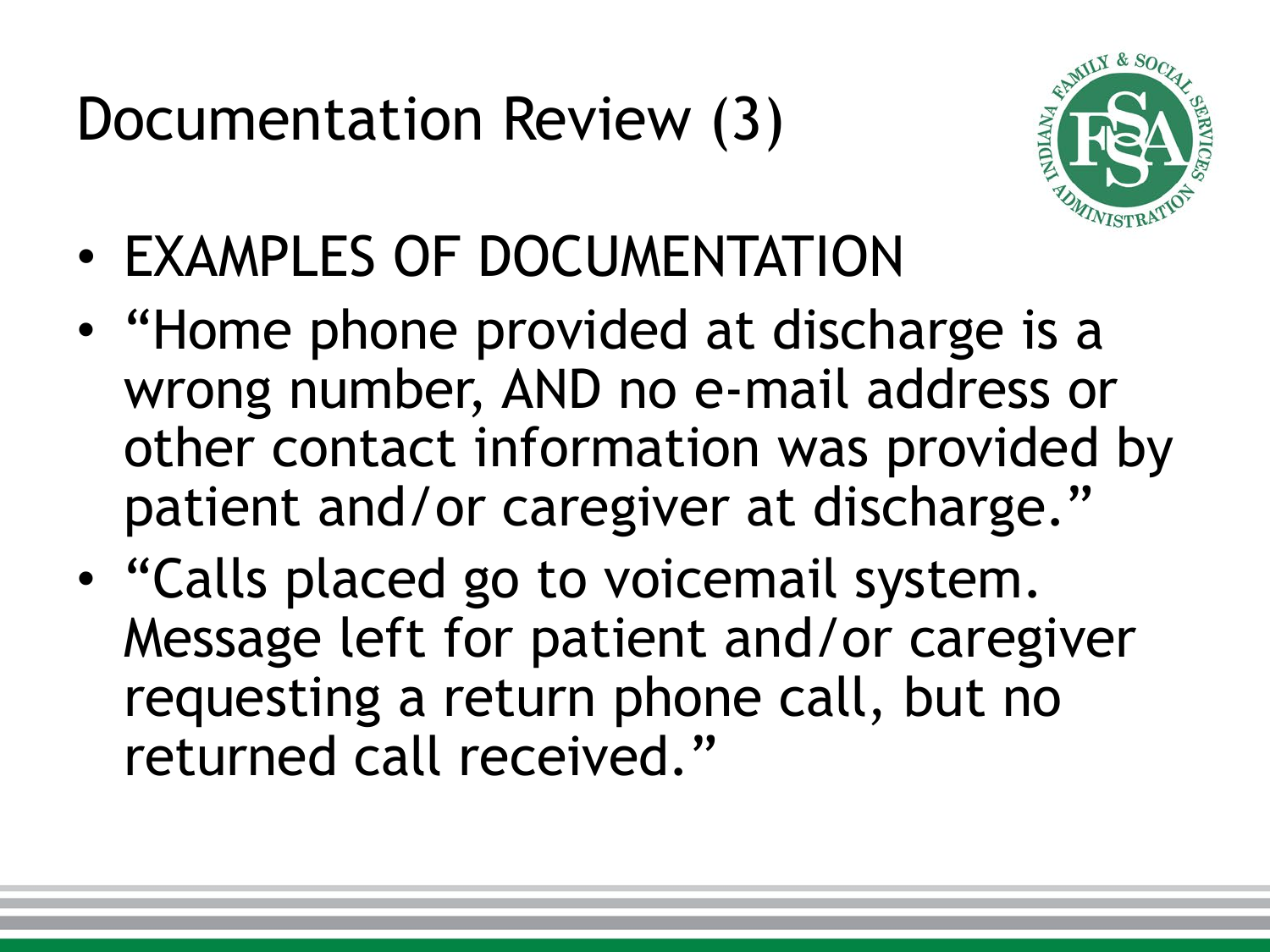# Documentation Examples (Cont.)



- "E-mail address generates an undeliverable message and no phone number is available for patient and/or caregiver."
- "E-mail message delivered with no return response from the patient and/or caregiver."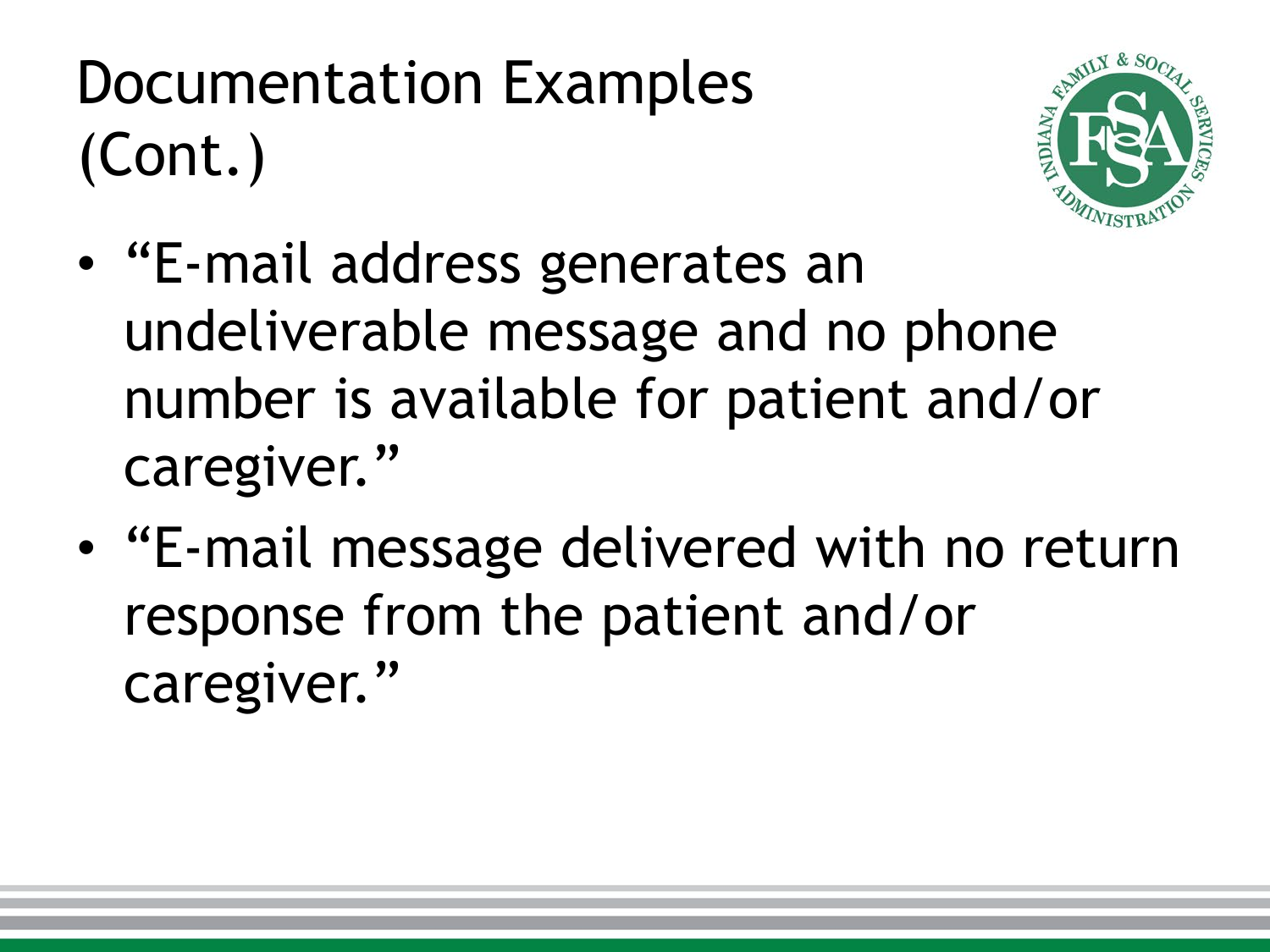## DMHA Approved Sites

- NEUROBEHAVIORAL HOSPITAL LLC
- RIVERCREST SPECIALTY HOSPITAL LLC
- BRENTWOOD MEADOWS LLC
- SYCAMORE SPRINGS LLC



ILY & SO

- NEUROPSYCHIATRIC HOSPITAL OF INDIANAPOLIS LLC
- VALLE VISTA HEALTH SYSTEM
- DOCTORS NEUROPSYCHIATRIC HOSPITAL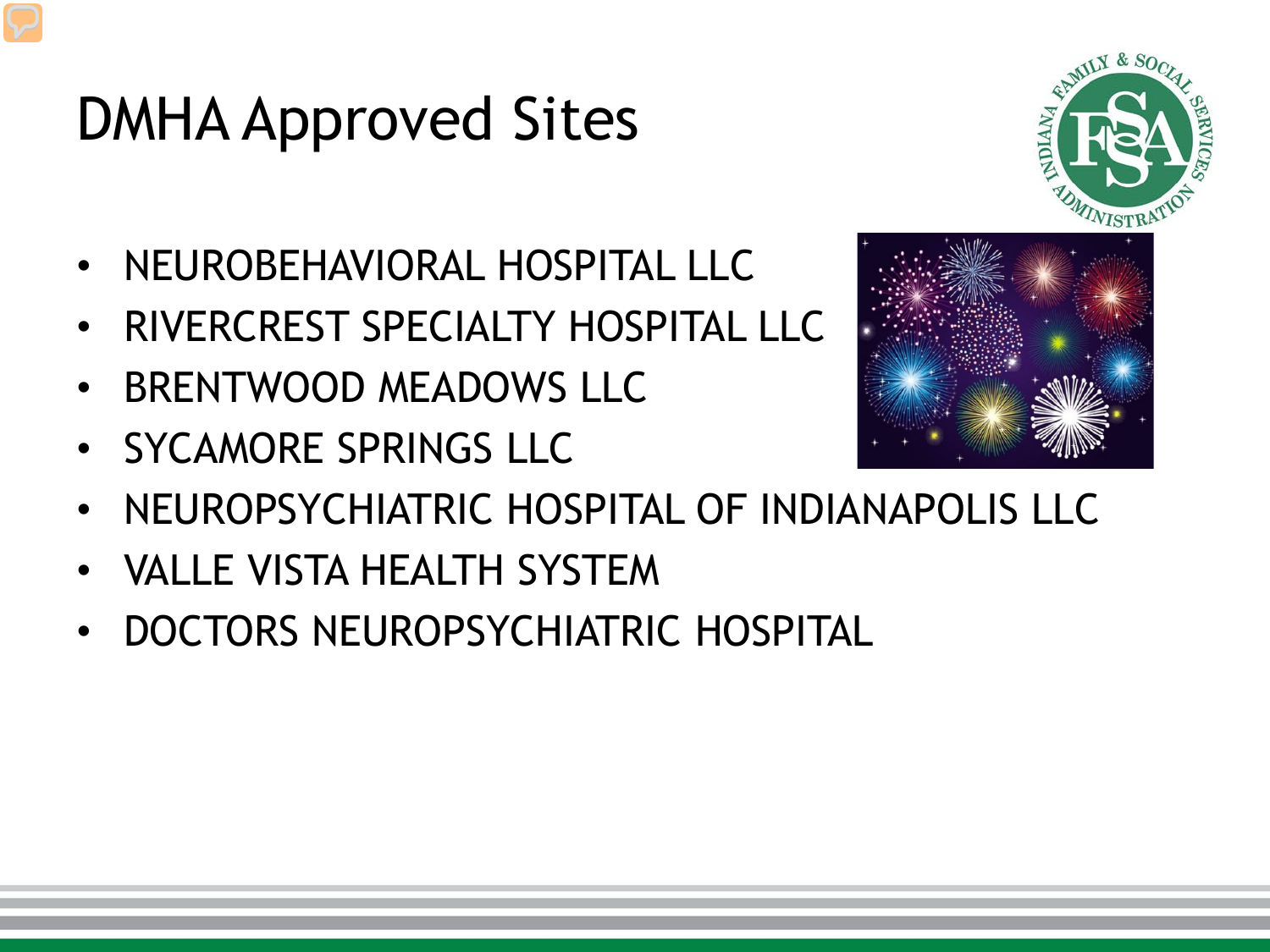# DMHA Approved Sites (2)



- OPTIONS TREATMENT CENTER ACQUISITION
- MICHIANA BEHAVIORAL HEALTH CENTER
- ASSURANCE HEALTH INDIANAPOLIS LLC
- WELLSTONE REGIONAL HOSPITAL
- BLOOMINGTON MEADOWS HOSPITAL
- HARSHA BEHAVIORAL CENTER INC.